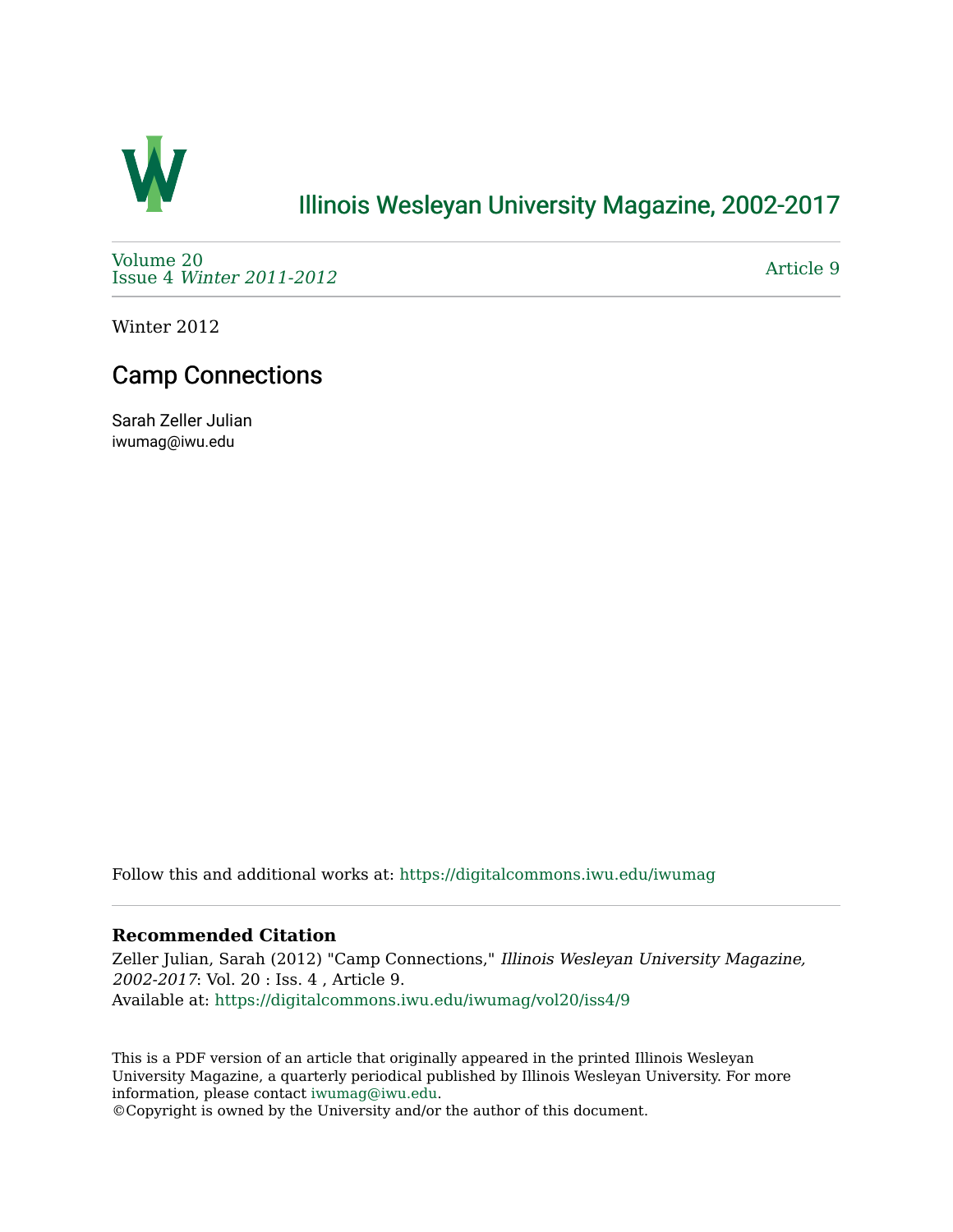# Camp Connections

Through Summer Music Camp, Maurice Willis brought the joy of music to thousands.

### **Story by SARAH (ZELLER) JULIAN '07**



**Willis (above, second from right) talked with students after a rehearsal at the IWU Summer Music Camp.**

When Professor Maurice Willis died Oct. 12, 2011, he left behind an impression on those who knew him and shared his love of music.

A faculty member of the Illinois Wesleyan School of Music for 33 years, the man affectionately known as "Uncle Maury" captured the hearts and minds of students as well as counselors in the music camp he led for more than three decades.

The IWU Summer Music Camp was founded in 1952 by the late Carl Neumeyer, then director of the School of Music. Willis started at the camp during its

first year as an assistant before taking the reins as camp director in 1957. The camp — which included band, orchestra and choir activities — attracted students in sixth grade through high school seniors and employed many IWU alumni as counselors. The group of staff got together every year, even after Willis retired from leading the camps in 1983, and considered themselves family.

"We really are a closely knit group," Willis recalled in a 1981 interview after his retirement. "We all enjoy each other's company and enjoy the camp and look forward to coming each summer."

Many of the alumni he influenced went on to dedicate their lives to music education, including Dick Casper '59, who retired from teaching after 32 years as the Peoria Public School orchestra director. "Maury depended heavily on his loyal staff for the smooth operation of the music camp. The members of his staff were extremely dedicated and returned year after year to be a part of this event," he recalled.

"In the early years, Maury could only pay us with aftershave, perfumes, key chains and the like, but we kept returning because we loved camp and highly respected him," Casper said. "We always said that we had more fun at camp than the kids, and I think we actually did. We would have done it for free."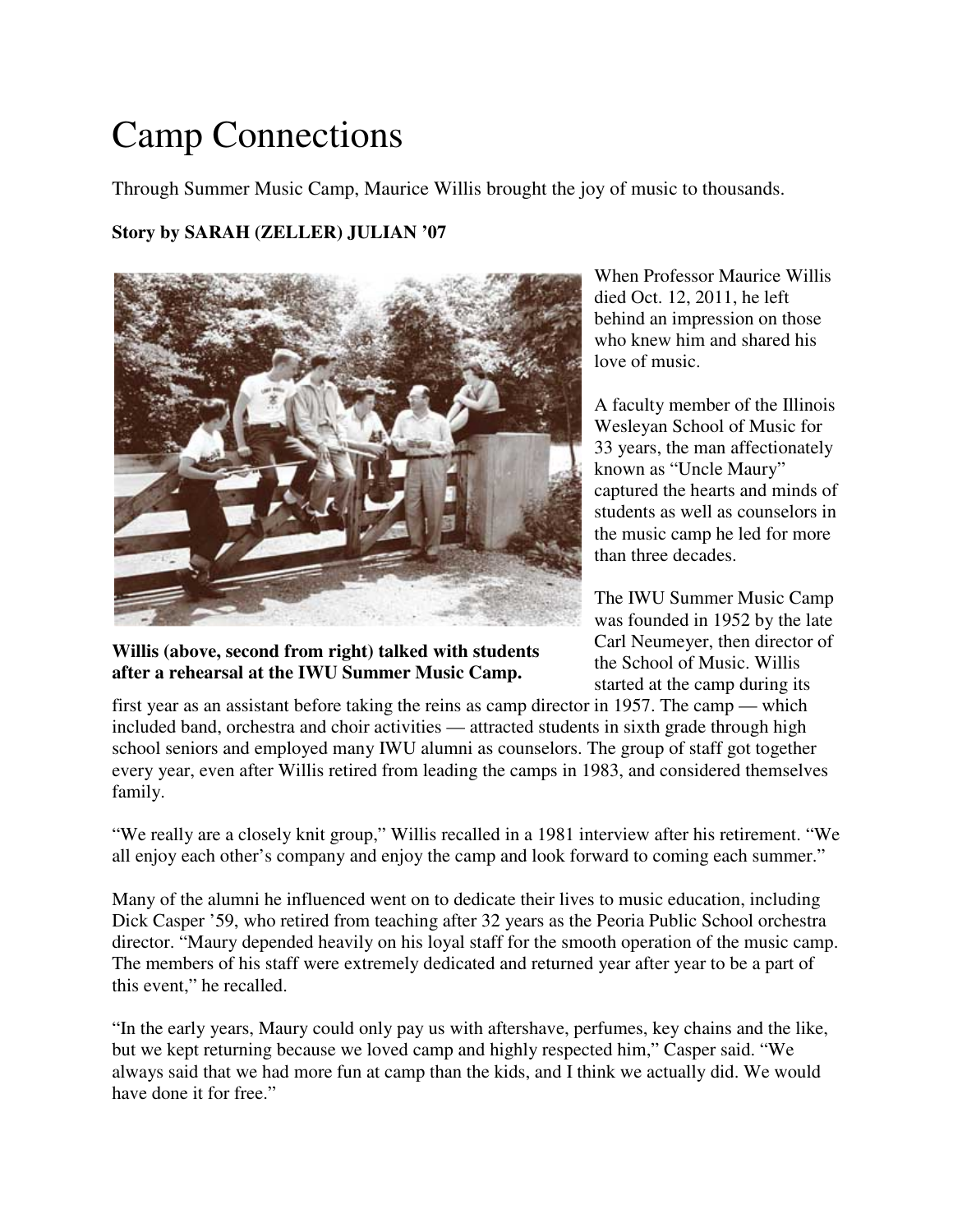In its earlier years, the camp was held at East Bay Camp at Lake Bloomington. In 1977, however, a fire destroyed the building used for rehearsals and performances, and the camp was moved to Wesleyan's campus.

Despite their hard work, the staff members had plenty of free time for humor. "One day when the staff members were gathered outside the staff house at East Bay Camp, we were all very surprised to see Uncle Maury riding around on a bicycle wearing a large straw hat," recalled Sara "Sally" Simpson '70. "No one even knew he could ride a bike! What a laugh we all had that day!"

Casper remembered a string of pranks that counselors played on the camp leader. "Maury would take naps in his room at the staff office building. On numerous occasions, we would stack pop cans in front of his door so that when he opened the door, the cans would crash to the floor. We would also put masking tape in a spider-web effect across his door. We Vaselined his toilet seat."

The alumni grew with the camp, returning even as they advanced in their careers, often during summers



**"Uncle Maury" showed his fun side, donning a top hat at a recent reunion of camp counselors.**

between graduate studies or full-time teaching jobs. "His staff was mostly made up of active music teachers who had responsible positions in schools throughout the country," said Lloyd "Yates" Brackney '59. "As crazy as we were, he knew that we always were serious about giving the young people a great musical experience."

Wayne Groess '63 remembers his work as the camp's recreation director. "Being a liberal arts major, I was not directly involved in the music portion of camp," he said. Instead, Groess spent his time organizing volleyball tournaments and skit nights. In 2002, he donated the money to build a new steel bridge at East Bay Camp, replacing a 70-year-old wooden bridge.

Participating in the camp led the way for the career of Carleen Graff '68, now a music professor at Plymouth State University in Plymouth, N.H. She first met Willis when she was a 16-year-old student at his camp and later spent 15 years working as a counselor. "The IWU music camp has influenced much of what I do today," she said. "In 1993, I began the summer Piano Monster Festivals here at Plymouth State, which are modeled after Maury's schedule and overall concepts of camp."

As her own camp has grown, her memories of the time she spent at the IWU camp persist. "I remember fondly, almost every day, my days at the IWU camps and their inspiration to me and our camps, which will celebrate 20 years this summer."